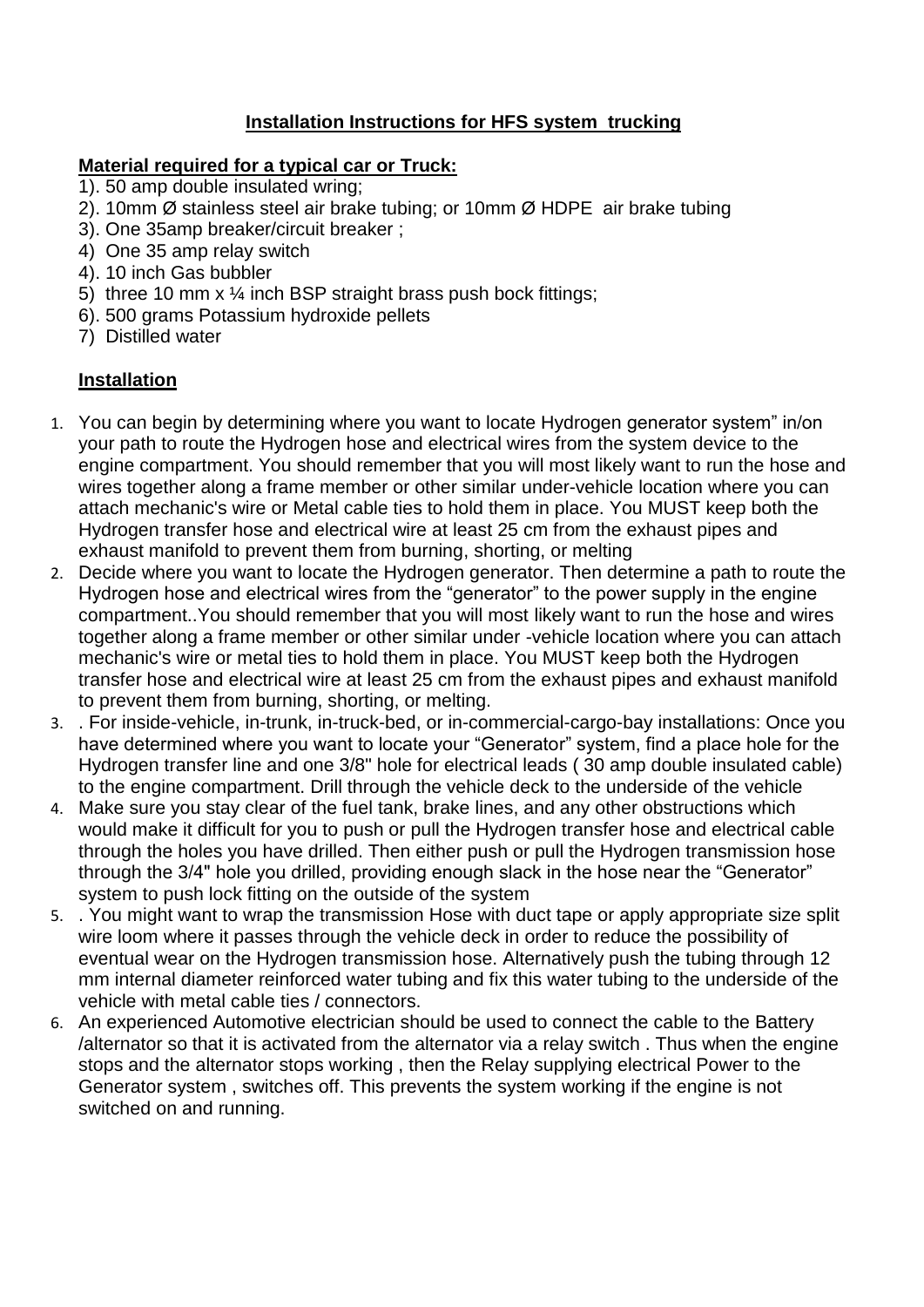

## **Diagram 1**

- 7. Connect the 50amp double insulated cable to the battery positive cable via a 35amp circuit breaker and a 35amp relay unit.
	- a. Connect a length of red 50amp wire to the positive terminal lug. Connect the other end of the wire to relay **terminal 30**.
	- b. Connect relay **terminals 85** to the ignition switch via the a) efie thermal switch, b) master switch and 10 amp fuse ( as shown in figure 2). (This will only activate the relay unit when the engine is switched on.). Alternately connect **terminals 85** to be activated by the vehicle alternator .

**In the case of an efie not being used -** Connect relay **terminals 85** to the ignition switch via the master switch and 10 amp fuse ( as shown in figure 2). (This will only activate the relay unit when the engine is switched on.). Alternately connect **terminals 85** to be activated by the vehicle alternator

- c. Connect a wire from relay terminal 87 to the first terminal of the 35 amp circuit breaker. Connect the 2nd terminal of the circuit breaker to the red wire of the double insulated 30amp cable that takes power to the Anderson plug of the system
- d. Secure the black cable from the 50amp cable to the body /earth of the vehicle -- ----See diagram 1.
- e. e. Connect terminal 86 with a 6 mm wire to the earth of the vehicle
- 8. Then push or pull the 35 amp double insulated cable electrical wires through the 3/8" hole. Double insulated cable is used to protect them from possible wear and shorting. This cable is used to connect the Electrolysis system to the battery/ alternator in your vehicle engine bay.
- 9. Pass the double insulated cable through the vehicle cabin along the line of the wiring loom.
- 10. Attach the free end of the power cable to a 50amp Anderson Plug to connect to the HHO generator
- 11. Mount and secure the 10mm  $\varnothing$  air pipe to the underside of the vehicle using metal ties
- 12. Pass one end of the pipe through the floor of the vehicle rear to connect to the HHO generator
- 13. Locate an area on your air-intake cowling as near the air- intake termination at the throttle